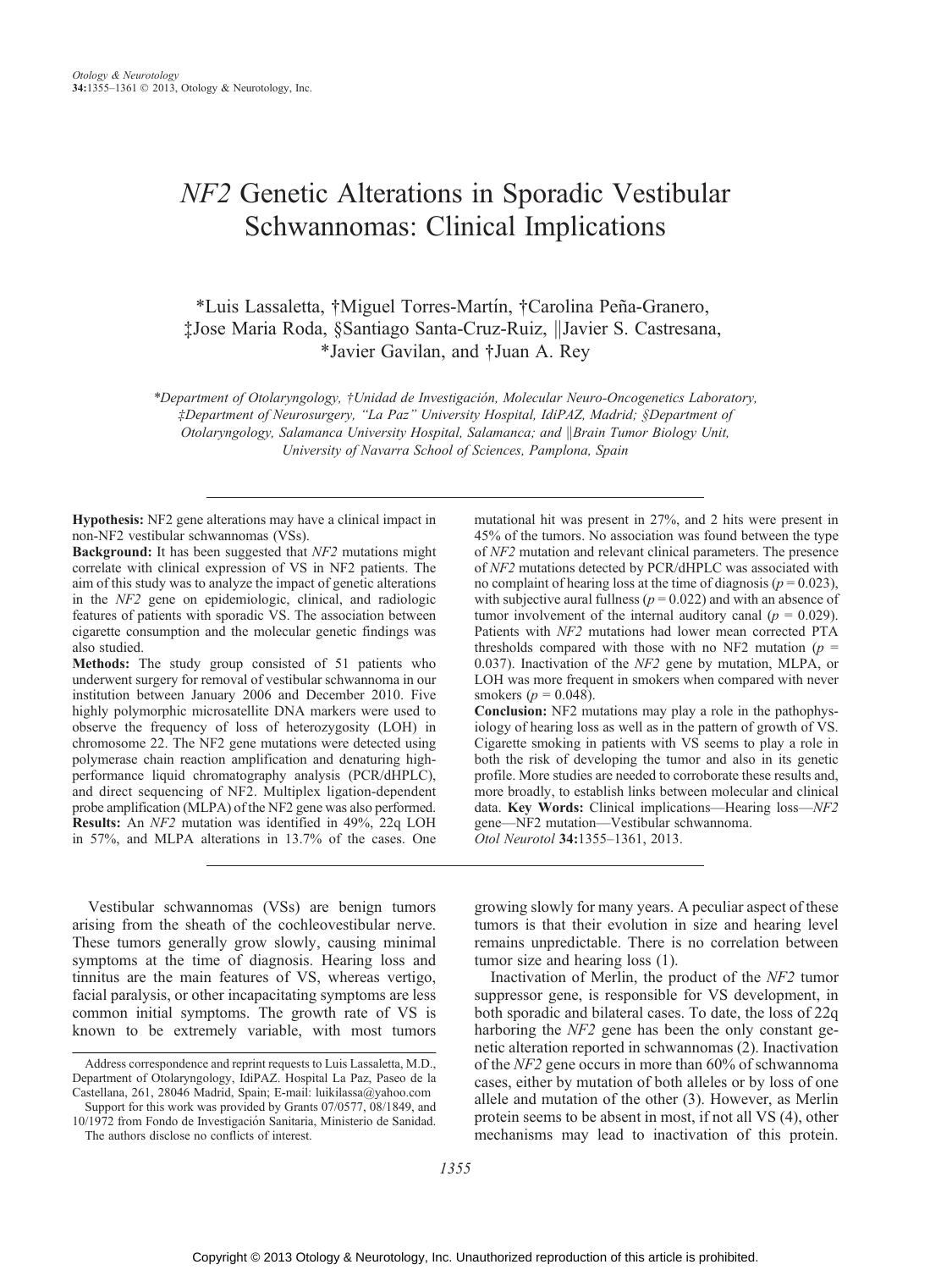Osteopontin has been described as responsible for Merlin degradation in breast cancer (5), and recently, this gene has also been reported to be upregulated in VS (6). Thus, osteopontin may inhibit Merlin in tumors with no NF2 DNA alterations.

Cytogenetic and LOH (loss of heterozygosity) studies have shown monosomy or partial loss of the chromosome 22 in approximately 40% to 50% schwannomas  $(7-9)$ . Other molecular alterations have been proposed to explain the molecular biology of VS. DNA copy number analysis has revealed recurrent chromosomal gains of 9q34 and 17q and losses of 1p and chromosome Y in a few cases (10,11). The DNA methylation process, which consists of the methylation of cytosine at position C5 in CpG dinucleotides, has been described in VS involving the  $NF2$  gene (12-15) and other tumor-related genes (16); nevertheless, controversial findings have been reported, as NF2 frequencies of methylation in those reports ranged from 0% to 50%. Clinical implications of this feature have been analyzed in patients with VS (17). Recent studies on microarray gene expression profiling have provided data allowing the identification of gene expression patterns linked to differentially expressed genes and pathways that play key roles in schwannoma development  $(18-22)$ . Cyclin D1 is a cell cycle regulatory protein for the mammalian G1-S phase transition and is implicated in cell proliferation and differentiation. Lassaletta et al. (23) found cyclin D1 immunohistochemical expression in 52% of cases of VS. Recently, immunogenic factors (24), cytokines, and growth factors (25) have also been proposed to play a role in the molecular pathophysiology of VS. Whereas a clear progression in mutation type distribution by severity has been described in NF2 patients (26), the clinical significance of molecular alterations in sporadic VS is still unknown.

Little is known about the cause of VS. Risk factors including loud noise, mobile phone use, and some occupational hazards have been investigated with inconclusive results. Cigarette consumption has recently been suggested to have an effect on VS risk (27).

The aim of this study was to analyze the impact of genetic alterations of the NF2 gene on epidemiologic, clinical, and radiologic features of patients with sporadic VS. A possible association between the smoking status of the patients and the genetic findings was also studied.

## MATERIALS AND METHODS

#### Patients

The study group consisted of 51 patients who underwent surgery for removal of vestibular schwannoma in our institution between January 2006 and December 2010. Patients with a history of previous irradiation, previous VS surgery, known NF2 disease, or origin different from the vestibular nerve were excluded. The study was approved by the hospital's ethics committee.

#### Epidemiologic, Clinical, and Radiologic Data

The population included 24 women and 27 men with a mean age at surgery of 48 years (range, 14-75 yr). The tumor was on

Otology & Neurotology, Vol. 34, No. 7, 2013

the left side in 23 cases (45%). The primary clinical complaint at the time of diagnosis was hearing loss (50%), tinnitus (20%), dizziness (11%), and vertigo (4%). Other symptoms accounted for 14% of cases. When specifically asked about particular complaints, the percentage of patients having each symptom was hearing loss (90%), tinnitus (72%), dizziness (47%), vertigo (20%), ear fullness (10%), and facial alterations (29%). Preoperative facial function was House-Brackmann Grade 1 in 96% and Grade 2 in 4% of patients. Mean pure-tone threshold for the tumor ear and the contralateral ear were 53 and 30 dB, respectively. To avoid the effect of presbycusis, the hearing loss of the contralateral ear was subtracted from the hearing loss of the affected ear (corrected threshold) as previously described (28). The mean corrected threshold was 30 dB. Mean speech reception threshold was 50 dB (range,  $0-85$  dB). Maximum speech discrimination score (SDS) ranged from 0% to 100%, with a mean of 58%. Tumor size measured as the largest diameter in the axial plane of MRI ranged from 5 to 52 mm (mean, 25 mm). In addition, the tumor volume was also measured using MRI, using the formula for an ellipsoid, as previously described (29). Mean tumor volume at presentation was 6.7 cm<sup>3</sup>, ranging from  $0.16$  to  $37.483$   $\text{cm}^3$ . Size was evaluated as Stage 1 (intracanalicular) in 2 cases (4%), Stage 2 (15 mm in its greatest diameter in the CPA) in 12 cases  $(23\%)$ , Stage 3 (16–30 mm in the CPA) in 29 cases (57%), and Stage 4 ( $>$ 30 mm in the CPA) in 8 cases (16%). Tumor appearance was homogeneous (53%), heterogeneous (29%), and cystic (18%). Tumors in the CPA were centered in the internal auditory canal (IAC) in 82%, posterior in 12%, and anterior in 4% of the cases. Involvement of the fundus of the IAC was assessed on T2-weighted MRI as absence of the normal high cerebrospinal fluid signal intensity between the fundus and the distal end of the tumor. The fundus of the IAC was involved in 68% of the cases. Twenty-six patients (52%) were never smokers, whereas 14 (28%) were current smokers, and 10 (20%) were past smokers. Therefore, the number of never and ever smokers was 26 (52%) and 24 (48%), respectively.

## Molecular Genetic Analysis

## DNA Extraction

DNA was isolated from frozen vestibular schwannoma samples, using the Wizard Genomic DNA purification kit (Promega, Madison, WI, USA). DNA from the corresponding patients' peripheral blood was also extracted.

#### Loss of Heterozygosity Studies

The allelic status of 5 microsatellite markers at the D22S275, D22S264, D22S929, D22S268, and D22S280 loci (22q11 q12.3) was determined by labeling 5' primers with fluorescent markers (6-FAM/HEX and ROX as a size standard; Applied Biosystems, Foster City, CA, USA). Allelic ratios were defined according to previously described criteria: T2xN1/T1xN2 in which LOH  $< 0.6 - 1.67 >$  LOH (30).

## PCR/dHPLC Analysis and Direct Sequencing of NF2

For NF2 mutation screening, PCR/dHPLC analysis and direct sequencing of NF2 were performed. Genomic DNA amplification was performed using standard PCR methods (total volume of 20  $\mu$ l). A set of 15 primer pairs was used as described (31). Mutational screening was carried out using dHPLC following the manufacturer's protocols (Transgenomic WAVE dHPLC Systems). Samples with abnormal patterns were sequenced bidirectionally (ABI 3100 Avant; Applied Biosystems), using the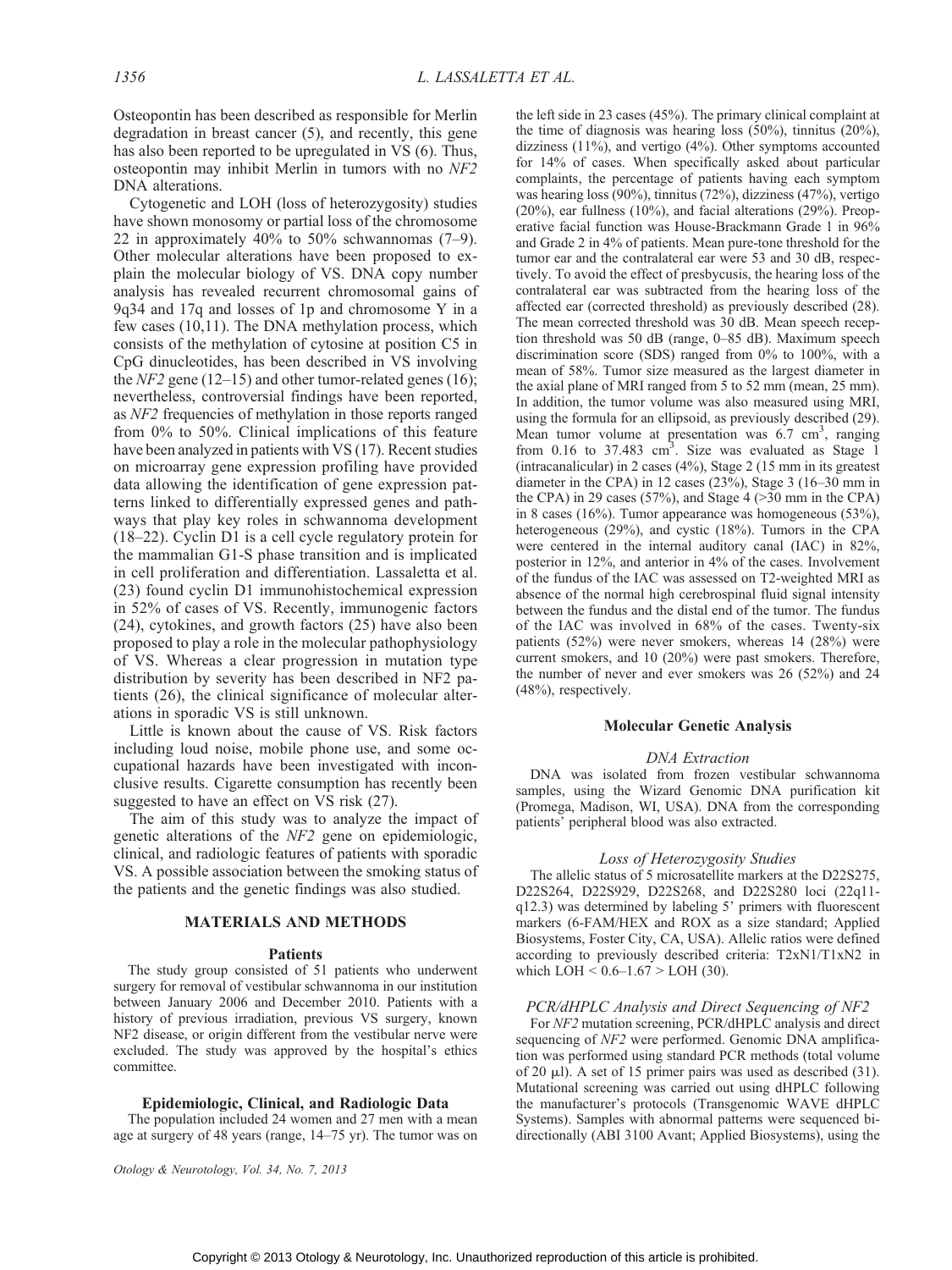Big Dye sequencing kit (Applied Biosystems), to determine the position and nature of the alteration. For name mutations, sequence NM  $000268.3$  was used when the alteration appeared within mature mRNA, and NC\_000022.10 when the mutation was inside of the intron sequence. Mutations were named according to den Dunnen and Antonarakis (32).

## Multiplex Ligation-Dependent Probe Amplification of the NF2 Gene

We used a commercial MLPA kit for NF2 gene analysis (SALSA P044 NF2). Information on the probe sequences and ligation sites can be found at [http://www.mlpa.com.](http://www.mlpa.com) The MLPA protocol was performed as described by the manufacturers and according to the method we described previously (33), using 100 ng of DNA from control and tumor samples. The data analysis was performed with MRC-Coffalyser software (MRC-Holland) and Microsoft Excel. Values less than 0.1 were considered as background.

As MLPA and LOH by microsatellites give us overlapping information regarding 22q status, only microsatellite markers were taken into account for hits in NF2. MLPA was only considered for individual exon-probe deletion, in agreement with Hadfield et al. (9).

#### Statistical Analyses

Categorical variables were described by frequency (percentage) and continuous variables as mean (standard deviation). Groups of patients were compared using the Mann-Whitney test for continuous variables, and  $\chi^2$  and Fisher's exact tests for categorical values. Because of the limited sample size, only univariate (unadjusted) associations were generated. All analyses were performed using SPSS 13.0 for Windows. Differences were considered significant at a level of  $p < 0.05$ .

## **RESULTS**

Table 1 shows the main genetic findings.

# LOH Analysis

Using 5 microsatellites markers, LOH of 22q11-q12.3 occurred in 29 (57%) of 51 tumors.

## Mutational Analysis by PCR/dHPLC

Mutational analysis by PCR/dHPLC showed 25 (49%) of 51 of the samples with at least 1 alteration at the NF2 gene. Three of 25 altered tumors presented 2 mutations (Samples 35, 41, and 48), with a total of 28 mutations detected. By analyzing the changes in the nucleotide sequence, small deletions of 1 to 15 pairs of bases were the most common events with 13 cases (46%) followed by 12 point mutations (43%). Small insertions occurred in 2 cases. Seven mutations (25%) affected the intronic region. Patient 32 had both intron and exon affected regions. Nonsense mutation  $c.169C > T$  was the only one repeated in our series. Most changes of sequence occurred at exon 4 (8 cases) followed by exon 2 (4 cases). Exons 6 and 9 were not affected by any mutation. The first half of the  $NF2$  gene (exons 2-8) showed 71% of the total mutations. Two samples (11 and 48) presented the NF2 gene mutated in both tumor DNA and peripheral blood. These 2 cases had no features of NF2 preoperatively or postoperatively, probably representing mosaic cases.

## MLPA Analysis of the NF2 Gene

In agreement with LOH findings, MLPA analysis of the NF2 gene (SALSA P044) showed results compatible with the total loss of an NF2 allele in 19 cases (37%). Additionally, 7 (13.7%) of 51 cases displayed deletion of at least 1 exon. In 4 tumors with a MLPA deletion, no sequence alterations were found by PCR/dHPLC. However, 3 of these cases were concomitant with LOH of 22q. Multiple deletions were also present in 4 cases, that is, tumor 15, which showed a deletion from exons 14 to 17. By MLPA, exons 4 and 14 were the most commonly altered in the series with 3 cases each.

#### Summary of NF2 Analyses

Because of the biallelic gene constitution of the cell, at least 2 hits (by mutation, 22q LOH, etc) are theoretically needed to inactivate the tumor suppressor NF2 gene (26). As shown in Table 1, two or more mutational hits were found in 23 (45%) tumors. Two were exclusively due to 2 mutations at the NF2 sequence (Samples 41 and 48); 3 tumors had 2 hits because of a MLPA alteration adding LOH of 22q with no PCR/dHPLC alterations; the rest presented this pattern because of a combination of several LOH and sequence mutations found by MLPA and/or PCR/dHPLC. A single mutational event was established in 14 (27%) cases: 8 with LOH of 22q, 5 with a mutation detected by PCR/dHPLC, and 1 with a deletion found by MLPA. In 14 (27%) of 51 tumors, neither molecular alteration of the NF2 gene nor 22q LOH / MLPA alteration were found.

## Clinical Associations

In our study, the presence of NF2 mutations by PCR/ dHPLC was associated with no complaint of hearing loss at the time of diagnosis, subjective aural fullness, and no tumor involvement of the IAC (Table 2). NF2 mutations detected by PCR/dHPLC were also associated with hearing level at the time of diagnosis. Patients with NF2 mutations had lower mean corrected PTA thresholds compared with those with no NF2 mutation (Table 2). No association was found between the mutation of the NF2 gene and other epidemiologic, clinical, and radiologic relevant parameters.

An association was found between NF2 gene status and smoking habits. Inactivation of the NF2 gene by mutation, MLPA or LOH was more frequent in ever smokers when compared with never smokers (Table 3). No association was found between the status of the NF2 gene and other relevant epidemiologic, clinical, and radiologic parameters.

## DISCUSSION

VS arise from inactivation of the NF2 tumor suppressor gene, which regulates Schwann cell growth. Mutations of the NF2 gene have been found in both NF2 and unilateral sporadic schwannoma patients (34). More than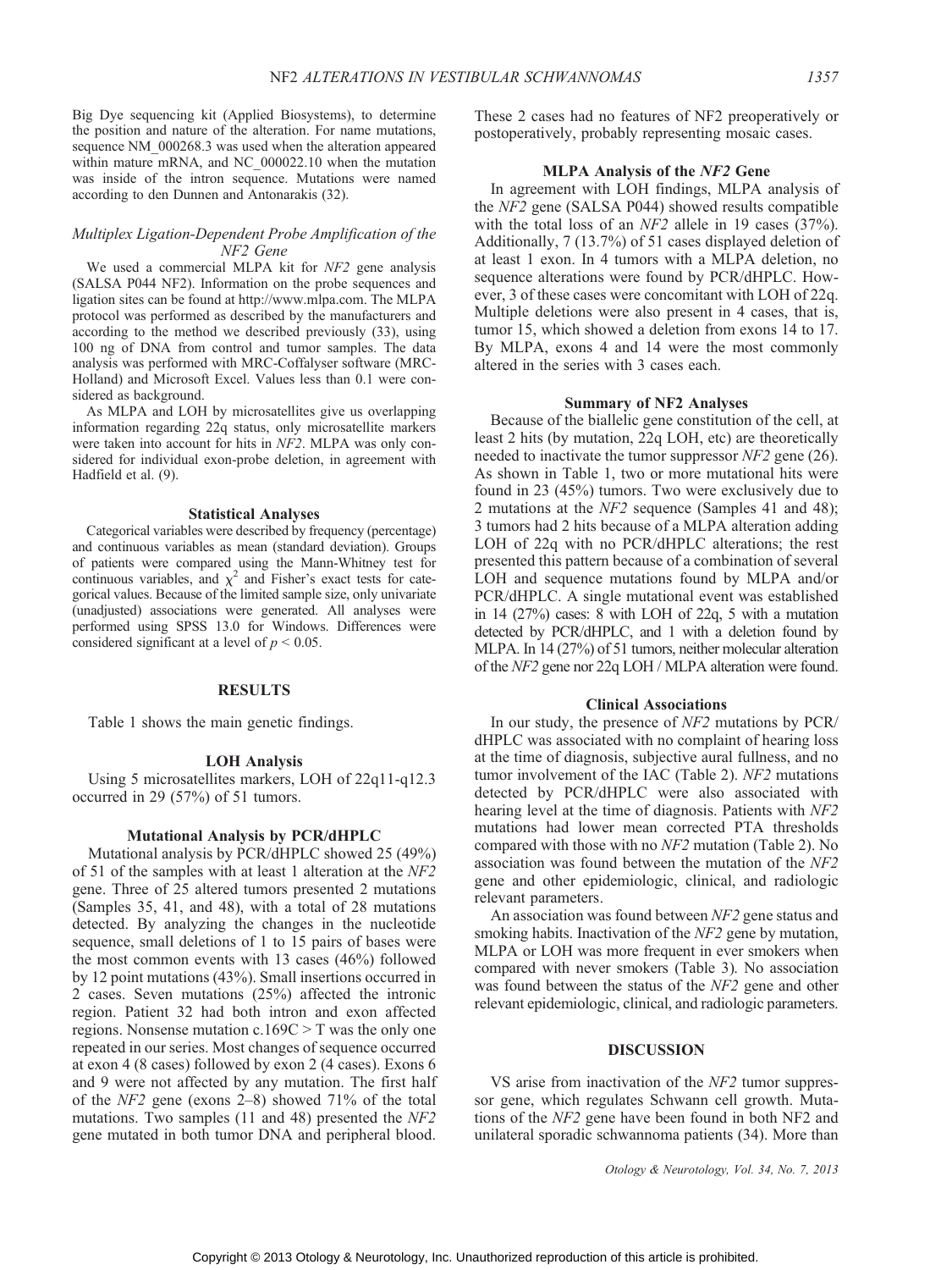| Mutational analysis of NF2 gene<br>TABLE 1. |  |  |  |
|---------------------------------------------|--|--|--|
|---------------------------------------------|--|--|--|

| Sample         | LOH               | <b>MLPA</b>     | Tumor mutation NM 000268.3                  | Codon            | Consequence                | Blood status | Hits in NF2                      |
|----------------|-------------------|-----------------|---------------------------------------------|------------------|----------------------------|--------------|----------------------------------|
| 1              | N                 | $-/-$           |                                             |                  |                            |              | $\mathbf{0}$                     |
| $\overline{2}$ | N                 | $-/-$           | c.359 360del2                               | p.Leu20Serfs*    | Frame shift                |              | 1                                |
| 3              | $^{+}$            | $-$ /+          |                                             |                  |                            |              | 1                                |
| 4              | N                 | $-/-$           |                                             |                  | $\overline{a}$             |              | $\mathbf{0}$                     |
| 5              | $\! + \!\!\!\!$   | $-$ /+          | NC 000022.10:g.71279A > C (IVS13-2A > C)    |                  | Splice acceptor            |              | $\overline{2}$                   |
| 6              | N                 | $-/-$           |                                             |                  |                            |              | $\theta$                         |
| 7              | N                 | $-/-$           |                                             |                  |                            |              | $\theta$                         |
| 8              | $^{+}$            | $-/+$           | c.351T > A                                  | p.Leu120Stop     | Non-sense                  |              | $\overline{c}$                   |
| 9              | $^{+}$            | $-/+$           | $\sim$                                      |                  |                            |              | $\mathbf{1}$                     |
| 10             | $^{+}$            | $-\prime -$     | c.459C > G                                  | p.Tyr153Stop     | Non-sense                  |              | $\overline{c}$                   |
| 11             | $^{+}$            | $-/+$           | c.431 432insAA                              | p.Tyr144Stop     | Non-sense                  | Mutated      | $\overline{c}$                   |
| 12             | $\! + \!\!\!\!$   | $-111$          |                                             |                  |                            |              | $\overline{2}$                   |
| 13             | N                 | $-/-$           |                                             |                  |                            |              | $\theta$                         |
| 14             | $^{+}$            | $-$ /+          | c.447G > A                                  | $p =$            | Silent                     |              | $\overline{c}$                   |
| 15             | $\! + \!\!\!\!$   | $+/14-17$       | $\sim$                                      | $\sim$           |                            |              | $\overline{c}$                   |
| 16             | N                 | $-/-$           |                                             |                  |                            |              | $\mathbf{0}$                     |
| 17             | $^{+}$            | $-/+$           | c.625A > T                                  | p.Lys209Stop     | Non-sense                  |              | $\overline{2}$                   |
| 18             | N                 | $-\prime-$      |                                             |                  | ÷,                         |              | $\boldsymbol{0}$                 |
| 19             | $^{+}$            | $-/+$           | NC_000022.10:g.54588_54622dup35 IVS6        |                  | Silent                     |              | $\overline{2}$                   |
| 20             | $^{+}$            | $-$ /+          | $c.1592$ delA                               | p.Lys531Argfs*   | Frame shift                |              | $\overline{2}$                   |
| 21             | $^{+}$            | $-$ /+          | c.663C > G                                  | p.Tyr221Stop     | Non-sense                  |              | $\overline{c}$                   |
| 22             | $^{+}$            | $-/+$           | NC $000022.10$ :g.64892G > A (IVS10+1G > A) |                  | Splice acceptor            |              | $\overline{2}$                   |
| 23             | $^{+}$            | $+/4,14$        | c.386_398del13                              | p.Glu129Alafs*   | Frame shift                |              | 3                                |
| 24             | N                 | $-/-$           |                                             |                  |                            |              | $\overline{0}$                   |
| 25             | N                 | $-/-$           | c.169C > T                                  | p.Arg57Stop      | Non-sense                  |              | 1                                |
| 26             | $^{+}$            | $-$ /+          | c.737delC                                   | p.Pro246Leufs*   | Frame shift                |              | 2                                |
| 27             | $^{+}$            | $-/+$           |                                             |                  |                            |              | $\mathbf{1}$                     |
| 28             | $\! + \!\!\!\!$   | $+/11,13$       |                                             |                  |                            |              | $\overline{2}$<br>$\overline{0}$ |
| 29             | N                 | $-\prime -$     |                                             |                  |                            |              |                                  |
| 30             | $\! + \!\!\!\!$   | $^{+/4}$        | $c.401$ del $C$                             | p.Pro134Leufs*   | Frame shift                |              | 3<br>$\overline{2}$              |
| 31<br>32       | $^{+}$<br>$^{+}$  | $-/+$<br>$-$ /+ | NC 000022.10:g.38646G > A (IVS4-1 G > A)    |                  | Splice acceptor            |              | $\overline{c}$                   |
|                | $^{+}$            | $-/-$           | NC_000022.10:g.71379_71405del               | p.Thr480Serfs*   | Frame shift                |              | $\overline{c}$                   |
| 33<br>34       | $^{+}$            | $-/+$           | c.436 443 del 8<br>$c.1076$ insT            | p.Val146Glnfs*   | Frame shift<br>Frame shift |              | $\overline{c}$                   |
| 35             | $^{+}$            |                 | c.467G > A                                  | $p.R359MfsX*$    | Missense                   |              | 4                                |
|                |                   | $+/5,14$        |                                             | p.Ser156Asn      | Frame shift                |              |                                  |
| 36             | N                 | $-/-$           | c.465 474 del 10                            | $p.P155QfsX*$    |                            |              | $\mathbf{0}$                     |
| 37             | N                 | $-/-$           |                                             |                  |                            |              | $\theta$                         |
| 38             | $^{+}$            | $-/-$           |                                             |                  |                            |              | 1                                |
| 39             | N                 | $-/4$           |                                             |                  |                            |              | 1                                |
| 40             | $^{+}$            | $-$ /+          |                                             |                  |                            |              | 1                                |
| 41             | N                 | $-/-$           | c.169C > T                                  |                  | Non-sense                  |              | $\overline{2}$                   |
|                |                   |                 |                                             | p.Arg57Stop      | Silent                     |              |                                  |
|                | N                 | $-/-$           | NC 000022.10:g.74615 74636del(IVS14-26del)  |                  |                            |              | $\mathbf{0}$                     |
| 42<br>43       | N                 | $-\prime-$      |                                             |                  |                            |              | 1                                |
|                | N                 | $-\prime -$     | c.1230 1243del14                            | $p.Gln410Hisfs*$ | Frame shift                |              | $\mathbf{0}$                     |
| 44<br>45       | $^{+}$            | $-$ /+          |                                             |                  |                            |              | 1                                |
|                |                   | $-/-$           |                                             |                  |                            |              | $\mathbf{1}$                     |
| 46<br>47       | N<br>N            | $-/-$           | c.206delA                                   | p.Lys69Argfs*    | Frame shift                |              | $\mathbf{0}$                     |
| 48             | N                 | $-/-$           | $c.414$ del $T$                             | p.Val139Cysfs*   | Frame shift                |              | $\overline{2}$                   |
|                |                   |                 | c.1600C > T                                 |                  | Missense                   | Mutated      |                                  |
| 49             | $^{+}$            | $-$ /+          |                                             | p.His534Tyr      |                            |              | 1                                |
| 50             | $\qquad \qquad +$ | $-/-$           |                                             |                  |                            |              | $\mathbf{1}$                     |
| 51             | N                 | $-/-$           | NC_000022.10:g.38750delA (IVS4+20delA)      |                  | Silent                     |              | $\mathbf{1}$                     |
|                |                   |                 |                                             |                  |                            |              |                                  |

In chromosome 22q analysis, N is normal and + is positive for LOH. To name mutations, del corresponds to deletion, ins to insertion,  $>$  to change of a single nucleotide, and *dup* to duplication. When mutations occurred within introns, (IVS), the number of the affected is shown. Changes in codons and consequence of mutations in proteins are predicted from those changes obtained in DNA.

LOH indicates loss of heterozygosity;  $\frac{1}{z}$  indicates no losses;  $\frac{1}{z}$  indicates complete deletion of one NF2 allele;  $\frac{1}{z}$  number" indicates partial deletion of the stated exons.

200 different mutations have been identified to date, including single-base substitutions, insertions, missense, and deletions (35). NF2 gene inactivation is necessary for VS to grow. According to Knudsen's 2-hit hypothesis, in NF2 patients, the germline NF2 allele is inactivated and tumors occur when a wild-type allele is inactivated by allelic loss, silencing, or mutation. On the other hand, sporadic unilateral VS formation is explained by somatic biallelic NF2 inactivation as a result of the same molecular mechanisms (allelic loss, gene silencing, or mutation) (36).

In this study of 51 samples of unilateral VS, LOH alterations were found in 57% of cases, NF2 mutations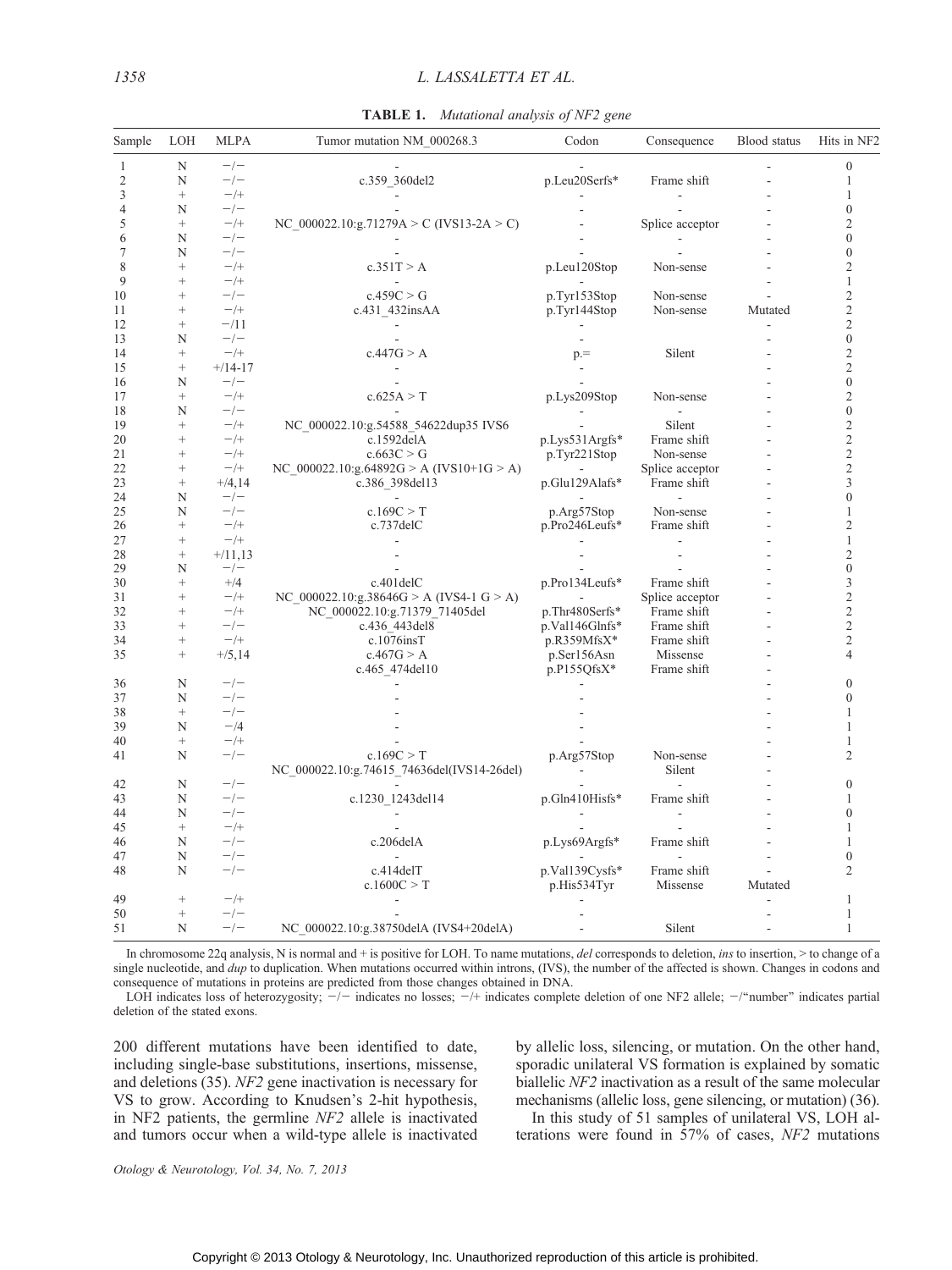|                                                        |      | No <i>NF2</i> mutation | $NF2$ mutation |                                 |
|--------------------------------------------------------|------|------------------------|----------------|---------------------------------|
| Hearing loss                                           | No   | $0(0\%)$               | $5(100\%)$     | Fisher's exact test $p = 0.023$ |
|                                                        | Yes  | $26(56\%)$             | 20(43%)        |                                 |
| Aural fullness                                         | No   | 25(57%)                | 19(43%)        | Fisher's exact test $p = 0.022$ |
|                                                        | Yes  | $0(0\%)$               | $5(100\%)$     |                                 |
| Involvement of the IAC                                 | No   | 5(29%)                 | $12(71\%)$     | Fisher's exact test $p = 0.029$ |
|                                                        | Yes  | 21(62%)                | 13(38%)        |                                 |
| Corrected PTA threshold $(500, 1,000,$ and $2,000$ Hz) | Mean | 36 dB (SD 15)          | 23 dB (SD 25)  | Mann-Whitney test $p = 0.037$   |

TABLE 2. Association between NF2 mutation and clinical and radiologic variables

were found in 49%, and MLPA alterations (other than those compatible with the total loss of chromosome 22) occurred in 13.7% of cases. Therefore, one mutational hit was present in 27%, and 2 hits were present in 45% of the tumors. High sensitivity in detection of DNA sequence variations is essential for mutation analysis in genetic diseases. In this study, we performed 3 different techniques to cover all the NF2 mutational screening: dHPLC for small sequence mutations, MLPA for large scale rearrangements, and LOH of 22q for detecting the absence of an entire copy of the gene. Even using these 3 methodologies, the possibility of missing a small subset of NF2 mutations cannot completely be discarded, that is, an insertion of a foreign gene (37). However, our results are similar to those reported by other authors, which suggests that the combination of DHPLC, MLPA, and LOH of 22q may be enough sensitive to detect most NF2 gene mutations in patients with VS. Martinez-Glez et al. (21) studied 23 frozen samples of schwannomas and found NF2 mutations in 34.8% and LOH alterations in 30.4% of the cases. Hadfield et al. (9) identified at least 1 point mutation in the NF2 gene in 65 (66%) of 98 sporadic VSs, with a higher incidence of frameshift (34%) than nonsense mutations (17%) in comparison with NF2-related tumors. In this study including 104 patients with unilateral sporadic VS, loss of heterozygosity (LOH) was found in 56% of the cases (9).

Previous studies have attempted to correlate the clinical expression of tumors with NF2 mutations, especially in NF2 patients (38); however, scarce information is available on this subject in terms of patients with sporadic VS. Deletion mutations that cause truncation of the NF2 protein have been reported to cause a more severe phenotype in NF2 patients, whereas missense mutations or small in-frame insertions have been reported to be associated with a mild phenotype (38). In the present study performed on 51 unilateral VS, no association was found between the type of NF2 mutation and relevant clinical parameters. However, a negative association was

TABLE 3. Association between NF2 gene inactivation and smoking status

|              |      | $NF2$ normal or one $NF2$ inactivation<br>mutational hit | $(2 \text{ hits})$ |                                 |
|--------------|------|----------------------------------------------------------|--------------------|---------------------------------|
| Smoker Never | Ever | 19(73%)<br>11 $(46%)$                                    | 7(27%)<br>13(54%)  | Chi-squared<br>test $p = 0.048$ |

found between mutation of the NF2 gene and hearing loss, as well as between mutation of the NF2 gene and involvement of the IAC fundus. Patients with NF2 mutations had better corrected hearing thresholds, less frequent involvement of the IAC fundus (which is usually associated with poorer hearing), and complained less frequently about hearing loss when compared with those without NF2 mutations.

Involvement of the IAC fundus is an important feature for the VS surgeon. Absence of fluid between the lateral end of the tumor and the IAC fundus on MRI seems to have a negative influence both on hearing outcome (39) and on facial function outcome (40) after VS surgery. The exact origin of VS in the VIIIth nerve remains uncertain. According to a recent study, VS may arise anywhere along the course of the axons of the cochleovestibular nerve, from the glial-Schwann cell junction up until terminations within the auditory and vestibular end organs (41). Moreover, its pattern of growth, spreading laterally toward the IAC fundus or medially from the IAC into the CPA angle is also unpredictable. The reason why tumors with NF2 mutations had less frequent involvement of the IAC fundus in our study may be related to these possible growth patterns and may be useful for predicting facial function or hearing outcome.

Hearing loss is the most common symptom in patients with VS. In the past, compressive mechanisms caused by the tumoral mass and its growth have been regarded as the most likely causes of hearing loss associated with VS. In recent years, molecular mechanisms have been proposed to explain this symptom (42). Lassaletta et al.  $(17)$  explored the methylation status of 16 tumor-related genes in 22 unilateral VS. DNA methylation values of 9% to 27% were found in 12 of the genes tested. A significant association was found between TP73 aberrant methylation and hearing loss. In another study using immunohistochemistry, cyclin D1 expression was observed in 52% of VS. Patients with negative cyclin D1 expression had a longer duration of deafness and higher 2,000-Hz hearing thresholds than cyclin-positive patients (23). Using microarray gene expression technology, tumor samples surgically removed from 11 patients with unilateral VSs were analyzed (43); the expression of platelet-derived growth factor A (PDGFA) was inversely correlated with hearing loss. In the present study, patients with NF2 mutation had better corrected hearing thresholds than those with no mutation. According to all these data, either NF2 mutation, other non-random genetic events, or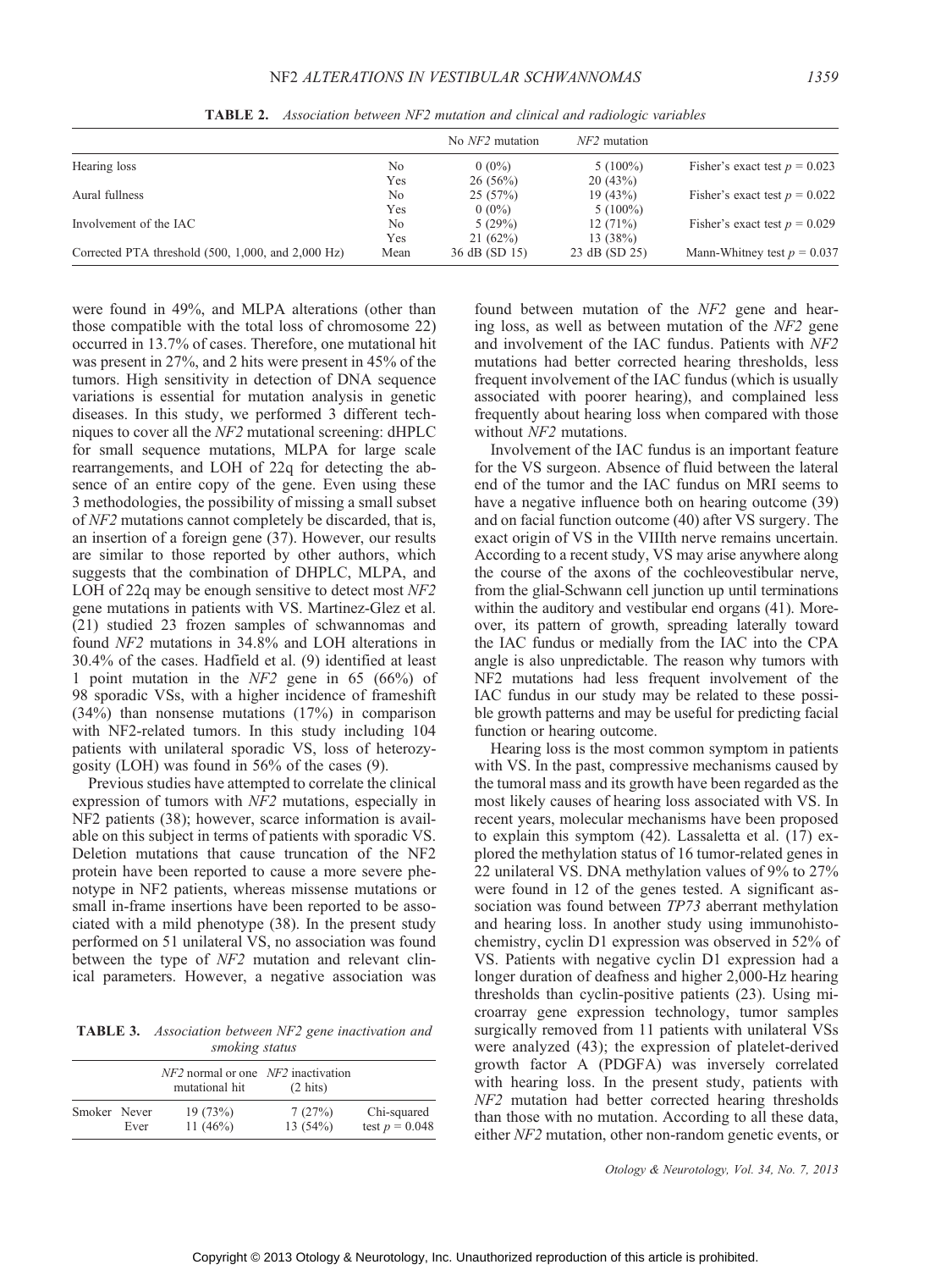deregulated expression of other genes also contribute to VS patients' hearing status.

In our study, inactivation of the NF2 gene by mutation, MLPA or LOH was more frequent in smokers when compared with never smokers. To our knowledge, in contrast to several malignant tumors in which genetic alterations have been clearly related to cigarette smoking, no association between smoking and genetic alterations was previously reported in VS. The relationship between cigarette smoking and VS etiology has been studied in recent years. The results of a multicenter case-control study showed a significantly lower risk of VS in current smokers than in never smokers (44). Benson et al. (45) in a large prospective study confirmed a decreased incidence of VS in current smokers, and no clear association was found between smoking and the incidence of other tumors of the CNS, including glioma or meningiomas. Recently, Palmisano et al. (27) studied 451 VS cases and 710 controls. They confirmed that the risk of VS was greatly reduced in male current smokers and moderately reduced in female current smokers. The effect of cigarette smoking on hormonal status or the effects of hypoxia and reoxygenation on Schwann cells because of cigarette combustion products are possible mechanisms to explain the association between smoking and the risk of NF2 inactivation. Furthermore, polyphenols present in tobacco may mimic the results obtained by Angelo et al. (46), whose experiments showed that, after applying curcumin (a polyphenol) to a schwannoma cell line, growth was inhibited in the tumor cells. Thus, smoking and VS may be related in 3 different ways. First, population studies show a lower rate of VS in smokers than in neversmokers; second, a component of tobacco (polyphenol) may exert growth inhibition in VS cells based on schwannoma cell lines studies (46); an third, our results seem to be contradictory with the previous points and show an increased NF2 mutation rate in smokers with VS than nonsmokers with VS. Therefore, further studies are warranted to explain these phenomena. As new tobacco regulations are leading to a significant reduction in smoking in our country  $(47)$ , it will be interesting to see if both the incidence of VS and the rate of NF2 mutation in patients with VS is affected by this decrease.

In conclusion, there is growing evidence to explain hearing loss associated with VS patients using molecular data. NF2 mutations may play a role in the pathophysiology of this symptom as well as in the growth pattern of these tumors. The role of cigarette smoking in patients with VS seems to play a role in both the risk of developing the tumor and also in its genetic profile. More studies are needed to corroborate these results and, more broadly, to establish links between the molecular and clinical data.

## REFERENCES

1. Forton GE, Cremers CW, Offeciers EE. Acoustic neuroma ingrowth in the cochlear nerve: does it influence the clinical presentation? Ann Otol Rhinol Laryngol 2004;113:582-6.

- 2. Mohyuddin A, Neary WJ, Wallace A, et al. Molecular genetic analysis of the NF2 gene in young patients with unilateral vestibular schwannomas. J Med Genet 2002;39:315-22.
- 3. Fong B, Barkhoudarian G, Pezeshkian P, et al. The molecular biology and novel treatments of vestibular schwannomas. *J Neu*rosurgery 2011;115:906-14.
- 4. Stemmer-Rachamimov AO, Xu L, Gonzalez-Agosti C, et al. Universal absence of merlin, but not other ERM family members, in schwannomas. Am J Pathol 1997;151:1649-54.
- 5. Morrow KA, Das S, Metge BJ, et al. Loss of tumor suppressor Merlin in advanced breast cancer is due to post-translational regulation. J Biol Chem 2011;286:40376-85.
- 6. Torres-Martin M, Lassaletta L, San-Roman-Montero J, et al. Microarray analysis of gene expression in vestibular schwannomas reveals SPP1/MET signaling pathway and androgen receptor deregulation. Int J Oncol 2013;42:848-62.
- 7. Rey JA, Bello MJ, de Campos JM, Kusak ME, Moreno S. Cytogenetic analysis in human neurinomas. Cancer Genet Cytogenet 1987;28:187-8.
- 8. Bello MJ, de Campos JM, Kusak ME, et al. Clonal chromosome aberrations in neurinommas. Genes Chromosomes Cancer 1993;6:  $206 - 11.$
- 9. Hadfield K, Smith M, Urquhart J, et al. Rates of loss of heterozygosity and mitotic recombination in NF2 schwannomas, sporadic vestibular schwannomas and Schwannomatosis schwannomas. Oncogene 2010;29:6216-21.
- 10. Leone PE, Bello MJ, Mendiola M, et al. Allelic status of 1p, 14q, and 22q and NF2 gene mutations in sporadic schwannomas. Int J Mol Med 1998;1:889-92.
- 11. Warren C, James LA, Ransdem RT, et al. Identification of recurrent regions of chromosome loss and gain in vestibular schwannoma using comparative genomic hybridisation. J Med Genet 2003;40:802-6.
- 12. Kino T, Takeshima H, Nakao M, et al. Identification of the cisacting region of NF2 gene promoter as a potential target for mutation and methylation-dependent silencing in schwannomas. Genes Cells 2001:6:441-54.
- 13. González-Gomez P, Bello J, Alonso E, et al. CpG island methylation in sporadic and neurofibromatis type 2- associated schwannomas. Clin Cancer Res 2003;9:5601-6.
- 14. Kullar PJ, Pearson DM, Malley DS, Collins VP, Ichimura K. CpG island hypermethylation of the neurofibromatosis type 2 (NF2) gene is rare in sporadic vestibular schwannomas. Neuropathol Applied Neurobiol 2010:36:505-14.
- 15. Koutsimplelas D, Ruerup G, Mann WJ, Brieger J. Type 2 gene promoter methylation in sporadic vestibular schwannomas. ORL J Otorhinolaryngol Head Neck Surg 2012;74:33-7.
- 16. Bello MJ, Martinez-Glez V, Franco-Hernandez C, et al. DNA mehylation pattern in 16 tumor-related genes in schwannomas. Cancer Genet Cytogenet 2007;172:84-6.
- 17. Lassaletta L, Bello MJ, Del Rio L, et al. DNA methylation of multiple genes in vestibular schwannoma: Relationship with clinical and radiological findings. Otol Neurotol 2006;27:1180-5.
- 18. Welling DB, Lasak JM, Akhmametyeva E, Ghaheri B, Chang L-S. cDNA microarray analysis of vestibular schwannomas. Otol Neurotol 2002;23:736-48.
- 19. Cayé-Thomase P, Borup R, Satangerup S-E, Thomsen J, Nielsen FC. Deregulated genes in sporadic vestibular schwannomas. Otol Neurotol 2010;31:256-66.
- 20. Aarhus M, Bruland O, Saetran HA, et al. Global gene expresison profiling ant tissue microarray reveal novel candidate genes and down-regulation of the tumor supressor gene CAV1 in sporadic vestibular schwannomas. Neurosurgery 2010;67:998-1019.
- 21. Martinez-Glez V, Franco-Hernandez C, Alvarez L, et al. Meningiomas and schwannomas: Molecular subgroup classification found by expresión arrays. Int J Oncol 2009;34:493-504.
- 22. Torres-Martin M, Martinez-Glez V, Peña-Granero C, et al. Expresión analysis of tumor-related genes involved in critical regulatory pathways in schwannomas. Clin Transl Oncol 2013; 15:409-411.
- 23. Lassaletta L, Patrón M, Del Río L, et al. Cyclin D1 expression and histopathologic features in vestibular schwannomas. Otol Neurotol 2007:28:939-41.